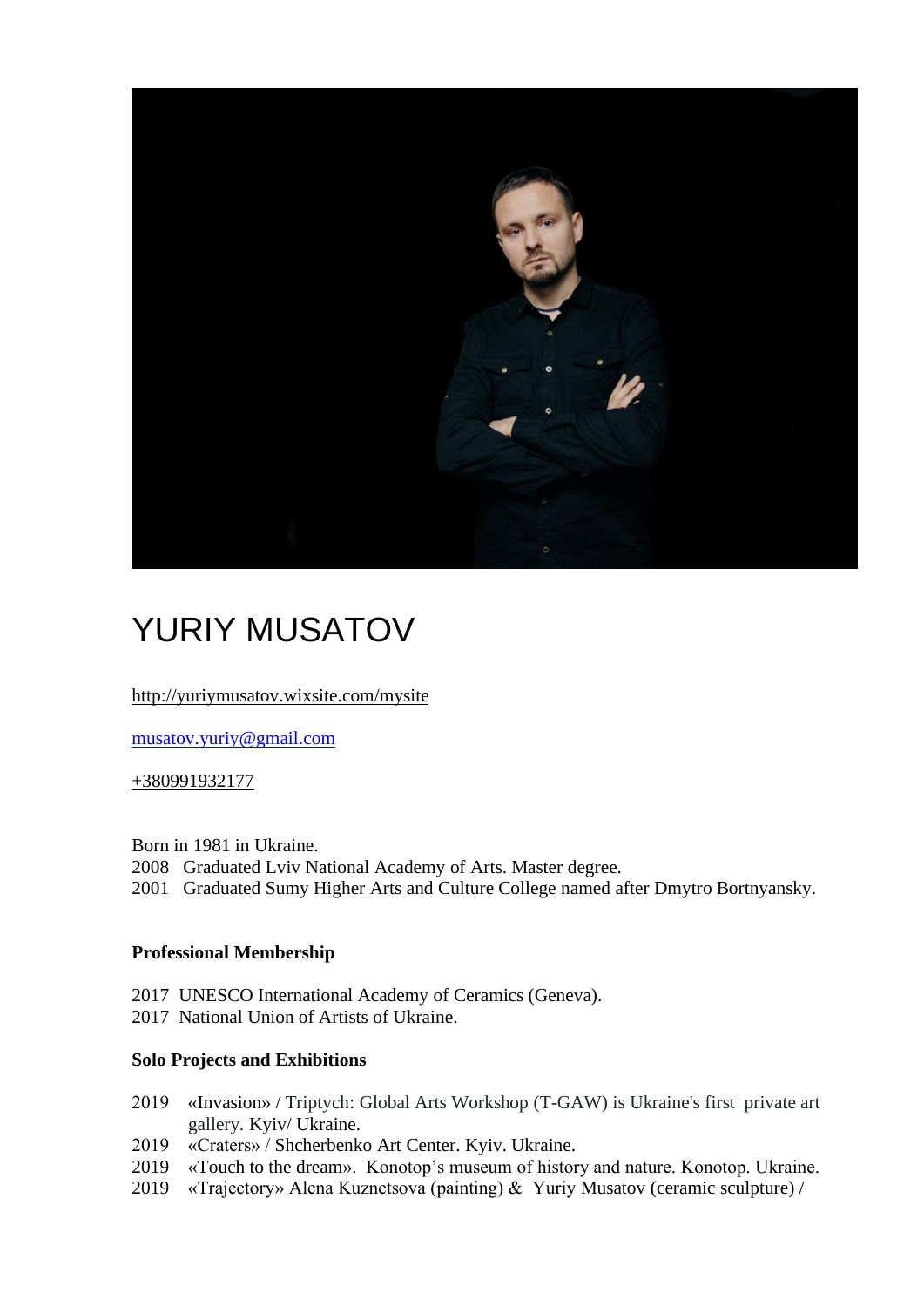Mironova Foundation. Kyiv. Ukraine.

- 2018 «Urban caves» / Triptych: Global Arts Workshop (T-GAW) is Ukraine's first private art gallery. Kyiv. Ukraine.
- 2018 «In progress» / Shcherbenko Art Center. Kyiv. Ukraine.
- 2017 «My mountains» / Shcherbenko Art Center. Kyiv. Ukraine.
- 2017 «Windows» / It's not the louvr gallery bar. Kyiv. Ukraine.
- 2016 «Fixation» Sky Art Foundation / Art Space. Kyiv. Ukraine.
- 2015 «Sinergy» : Ukrainian-Chinese project (Yuriy Musatov /Alona Olasyuk). Sky Art Foundation Art Space. Kyiv, Ukraine.
- 2015 The "EVOLUTION OF CLOUDS" Yuriy Musatov within the VII Great Sculpture Salon / The Mystetskyi Arsenal National Cultural-Arts and Museum Complex . Kyiv, Ukraine.
- 2012 «Khmaroutvorennia» (Formation of Clouds) / Art Gallery of the Spiritual Culture Development Center, Opishne, Ukraine.
- 2012 «CLOUDS» / Center of Culture and Sport, «Kaplica Zamkowa» Gallery Szydłowiec, Poland.

#### **Objects in the Public Environment**

- 2016 «My Thai» campus Sanam Chan. Silpakorn University. Thailand.
- 2015 «Explosions». Ceramic sculptures. Feldman Ecopark. Kharkiv. Ukraine.
- 2013 «Tower». Ceramic sculpture dedicated to the V National Competitive Exhibition of Art Pottery «CeramPik in Opishne». Height 515 cm / Opishne, Ukraine.

#### **Exhibitions**

- 2019 «Art for Peace» Exhibition participant artists works at Korean Cultural Center in Ankara / Ankara. Turkey.
- 2019 4rd Cluj Ceramics Biennial. Cluj-Napoca, Romania.
- 2019 International Biennale of Art Ceramics by Vasyl Krychecsky. Opishne, Ukraine.
- 2019 The First International Competition for Contemporary Ceramics Art. / The Bordo National Museum.Tunisia.
- 2019 Exhibition Ukrainian Contemporary sculpture / «Golden Section» auction house. Kyiv. Ukraine
- 2019 «Just Porcelain», Group exhibition / Ceramic Creativ Studio. Kyiv. Ukraine.
- 2019 Volta Art Fair / Mironova Gallery. Basel. Switzerland.
- 2019 «TseGlyna» / Festival of modern ceramic. TseGlyna Art Space. Kyiv. Ukraine.
- 2019 «Revelations» International Fine Craft & Creation Biennial / Paris France.
- 2018 Yingge IAC Members' Exhibition New Orientalia. New Taipei City Yingge Ceramics Museum / New Taipei City. Taiwan.
- 2018 «Keramik der Welt» / Gallery Marianne Heller / Heidelberg, Germany.
- 2018 LATVIA INTERNATIONAL CERAMICS BIENNALE 2018 MARTINSONS AWARD, International Ceramics Competition / Daugavpils Mark Rothko Art Centre / Daugavpils, Latvia.
- 2018 IV International Triennial of Ceramics Unicum / Ljubljana, Slovenia.
- 2017 «Triangle» / Sky Art Foundation / Kyiv / Ukraine.
- 2017 Voyage of Discovery, Clayarch Gimhae Museum, Gimhae, Korea.
- 2017 XIII International Biennial of Ceramic Art of Aveiro. Aveiro. Portugal.
- 2017 3rd Cluj Ceramics Biennial. Cluj-Napoca, Romania.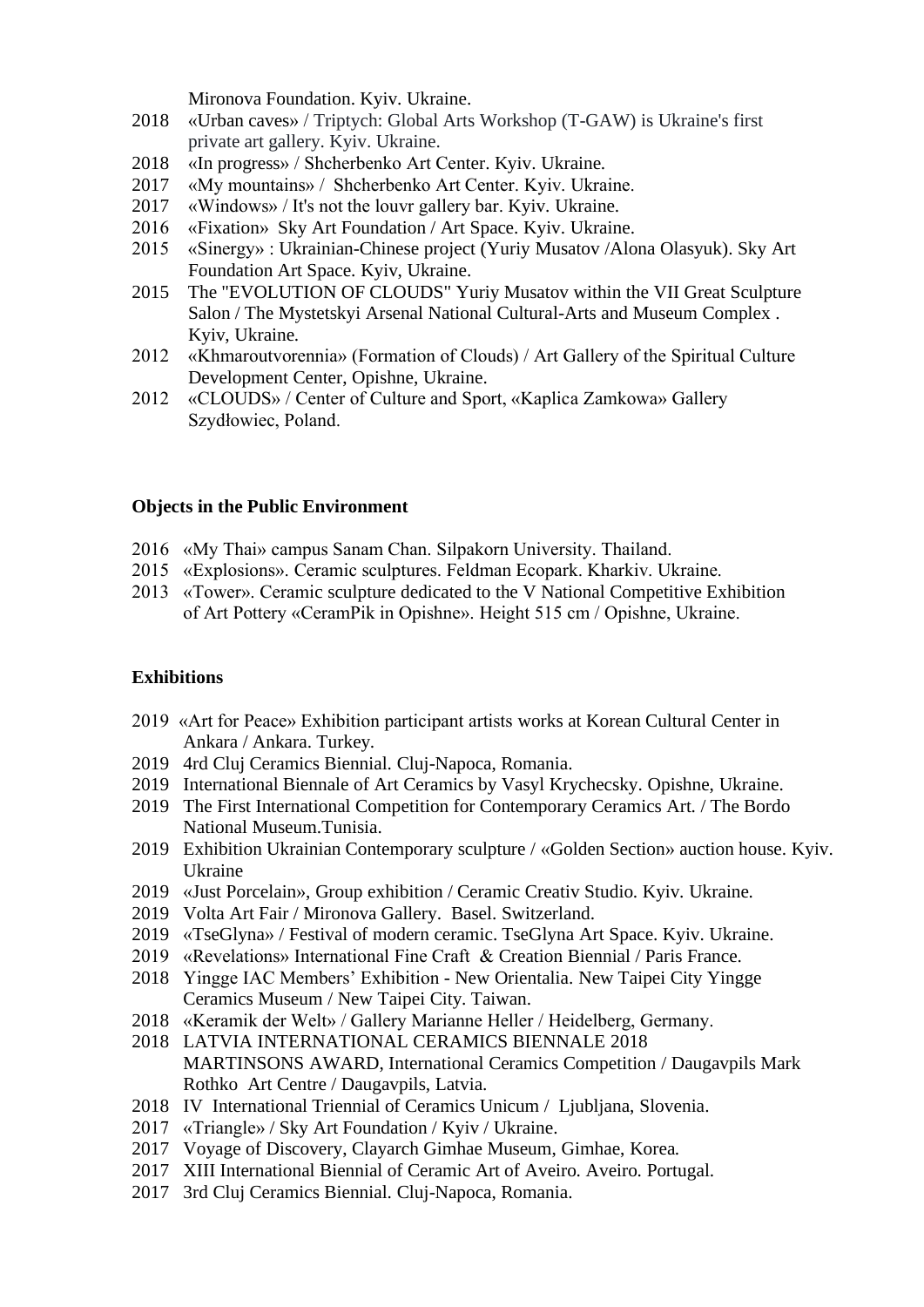- 2017 Ukrainian Biennale of Art Ceramics by Vasyl Krychecsky. Opishne, Ukraine.
- 2017 CELEBRATION INTERNATIONAL CERAMIC SYMPOSIUM EXHIBITION. International Ceramic Studio. Kápolna Galéria. International Ceramic Studio, Kecskemét, Hungary.
- 2017 «BALANCE» 5th International Triennial of Silicate Arts / International Ceramics Studio. Kecskemet, Hungary.
- 2017 «Corpusculum II». Lavra Gallery. Kyiv, Ukraine.
- 2016 «Implementing the mission» Art project / M17 Contemporary Art Center. Kyiv. Ukraine.
- 2016 18 BIENNAL DE CERÀMICA D'ESPLUGUES / MEL Museus d`Esplugues, Spain.
- 2016 «Clouded Lands» / Mystetskyi Arsenal, Kyiv, Ukraine.
- 2015 «GREEN LIFE» / Modern Art Research Institute of the National Academy of Arts of Ukraine, Kyiv, Ukraine.
- 2015 CORPUSCULUM Exhibition of non-figurative sculptures / Modern Art Research Institute of the National Academy of Arts of Ukraine, Kyiv, Ukraine.
- 2015 International Contemporary Ceramic Art Exhibition / Forbidden City, Beijing, China.
- 2015 XII International Biennial of Ceramic Art of Aveiro. Aveiro, Portugal.
- 2015 «Art for Peace» Exhibition participant artists works at Korean Cultural Center in Ankara / Ankara. Turkey.
- 2015 Cluj Ceramics Biennale / Cluj Art Museum. Cluj. Romania.
- 2015 THE III INTERNATIONAL TRIENNIAL OF CERAMICS UNICUM 2015 PRESENTED BY THE NATIONAL MUSEUM OF SLOVENIA / Liubliana, Slovenia.
- 2015 «Modern Art of Fire» / Central House of Artists. Kyiv. Ukraine.
- 2014 SERES'14 3rd INTERNATIONAL CERAMIC and GLASS EXHIBITION / Anadolu University. Eskişehir / Turkey.
- 2014 «Dialog der Generationen» / Galerie Friederike Zeit. Deidesheim, Germany.
- 2014 4th International Triennial of Silicat Art / International Ceramics Studio. Kecskemet, Hungary.
- 2013 «Accessible Art» / Shcherbenko Art Center, Kyiv, Ukraine.
- 2013 «Сeramics / Glass» / Exhibition of contemporary ceramics and glass / Ukrainian Institute of Modern Art (UIMA), Chicago, USA.
- 2013 «Art of Seeing» within the framework of VIII ART KYIV Contemporary III / The
- Mystetskyi Arsenal National Cultural-Arts and Museum Complex . Kyiv Ukraine.
- 2013 XI International Biennial of Ceramic Art of Aveiro / Aveiro, Portugal.
- 2013 Festival «Modern Ceramics in Urban Space» / Youth on Andriivskyi, Kyiv, Ukraine.
- 2013 «Art, Design, Photography» / Shcherbenko Art Center, Kyiv, Ukraine
- 2012 International Biennale of Applied and Decorative Arts / Konstantin Brinkush Exhibition Center / Kishinev, Moldova.
- 2009, 2010, 2011, 2012, 2013 National Competitive Exhibition of Art Pottery «CeramPik in
- Opishne» / National Museum of Ukrainian Pottery in Opishne. Opishne, Ukraine.
- 2011 International Exhibition of Ceramics «Outside Boundaries» / Museum of Applied Art of
- School of Art and Design after A.L.Stieglitz, St. Petersburg, Russian Federation.
- 2010 International Exhibition of the Small Porcelain Forms. Museum of Porcelain / Riga, Latvia.
- 2010 «ZNAK» 9 International Biennale of Ceramics organized by the association Keramos / Warsaw, Poland.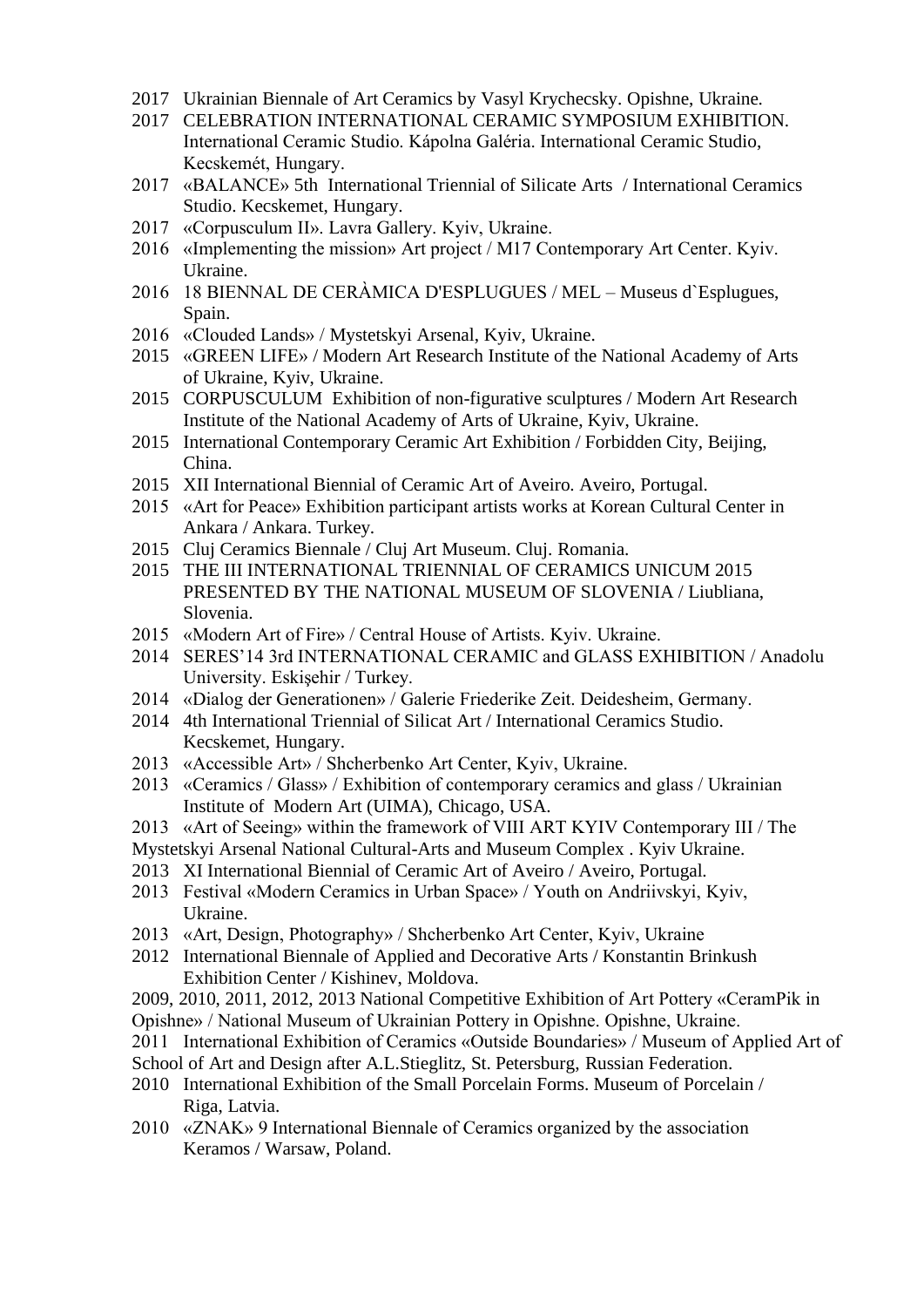## **Symposia. Residences**

- 2019 IX Macsabal Wood Firing Ceramic Symposium / Hacettepe University. Ankara, Turkey.
- 2019 Kohila XIX Symposium / Kohila. Estonia.
- 2019 Workshop Sculpture Camp / Edem Resort. Lviv.Ukraine.
- 2018 International Mehmet Nuri Göcen Ceramic Workshop / Kusadasi. Turkey.
- 2018 «Intonation» International Symposium of Ceramics / Deidesheim, Germany.
- 2017 International residency program at the Creative Center in Clayarch Gimhae Museum. Korea.
- 2017 International Ceramic Symposium to celebrate the 40th anniversary of the International Ceramic Studio. Kecskemet, Hungary.
- 2017 National Symposium of Artistic Ceramic "Philosophy of life". Opishne, Ukraine.
- 2016 Ceramic Art Residency / FuLe International Ceramic Art Museums (FLICAM). Fuping, Shaanxi, China.
- 2016 «Bucovina» International Ceramic Symposium / Chernivtsi, Ukraine.
- 2016 XXI Panevezys International Ceramic Symposium / Panevezys, Lithuania.
- 2016 «Sanamchandra Clay Work 2»/ Silpakorn Ceramics Symposium, Thailand.
- 2015 Beijing (China) International Macsabal Woodfire Festival / China.
- 2015 Macsabal Wood Firing Symposium / Hacettepe University. Ankara, Turkey.
- 2015 «Feldman Art Park» / Festival of contemporary art young authors. Feldman Ecopark. Kharkiv, Ukraine.
- 2014 V INTERSymposium of Ceramics in Opishne «2014: 14 x14» / Opishne, Ukraine.
- 2013 International Symposium of Ceramic Art «LANDscape» / Daugavpils, Latvia.
- 2012 CeramoResidence / National Museum of Ukrainian Pottery in Opishne, Opishne, Ukraine.
- 2012 Residence in the Center of Polish Sculpture / Oronsko, Poland.
- 2012 ІII INTERSymposium of Ceramics in Opishne «2012: 12 х12» / Opishne, Ukraine.
- 2012 «Intonation» VIII International Symposium of Ceramics / Deidesheim, Germany.
- 2011 47 International Symposium of Ceramics and Sculpture in Boleslawiec / Boleslawiec, Poland.
- 2011 ІI INTERSymposium of Ceramics in Opishne «2011: 11 х11» / Opishne, Ukraine.
- 2010 International Project ATELIER OF ART «Hous der Freude». Wildenbruch, Germany.
- 2010 III International Symposium of Ceramics «Ukraina Soborna» / Slоvyansk, Ukraine.
- 2009, 2010 II International Symposium of Ceramics «Art-Wagonetka» / Sumy, Ukraine.
- 2008 International Symposium of Art Pottery «Porcelana Hodzez» / Chodziez, Poland
- 2007 International Plein Air of Art Pottery «Mini-Ceramics» / Lviv, Ukraine.
- 2004 II International Symposium of Art Pottery «ART-Zhyzhal» / Babruysk, Belarus.

## **Awards and Scholarship Programs:**

2014 I and II Prizes in V INTERSymposium of Ceramics in Opishne «2014: 14 х14» / Opishne, Ukraine.

2012 ІІ Prize. ІV National Competitive Exhibition of Art Pottery «CeramPik in Opishne»/ Opishne, Ukraine

2012 I Prize. ІII INTERSymposium of Ceramics in Opishne «2012: 12 х12» / Opishne, Ukraine 2011 Grand Prix. ІI INTERSymposium of Ceramics in Opishne «2011: 11х11» / Opishne, Ukraine.

2008, 2012 Participant of the scholarship program of the Ministry of Culture and Heritage of the Republic of Poland «Gaude Polonia».